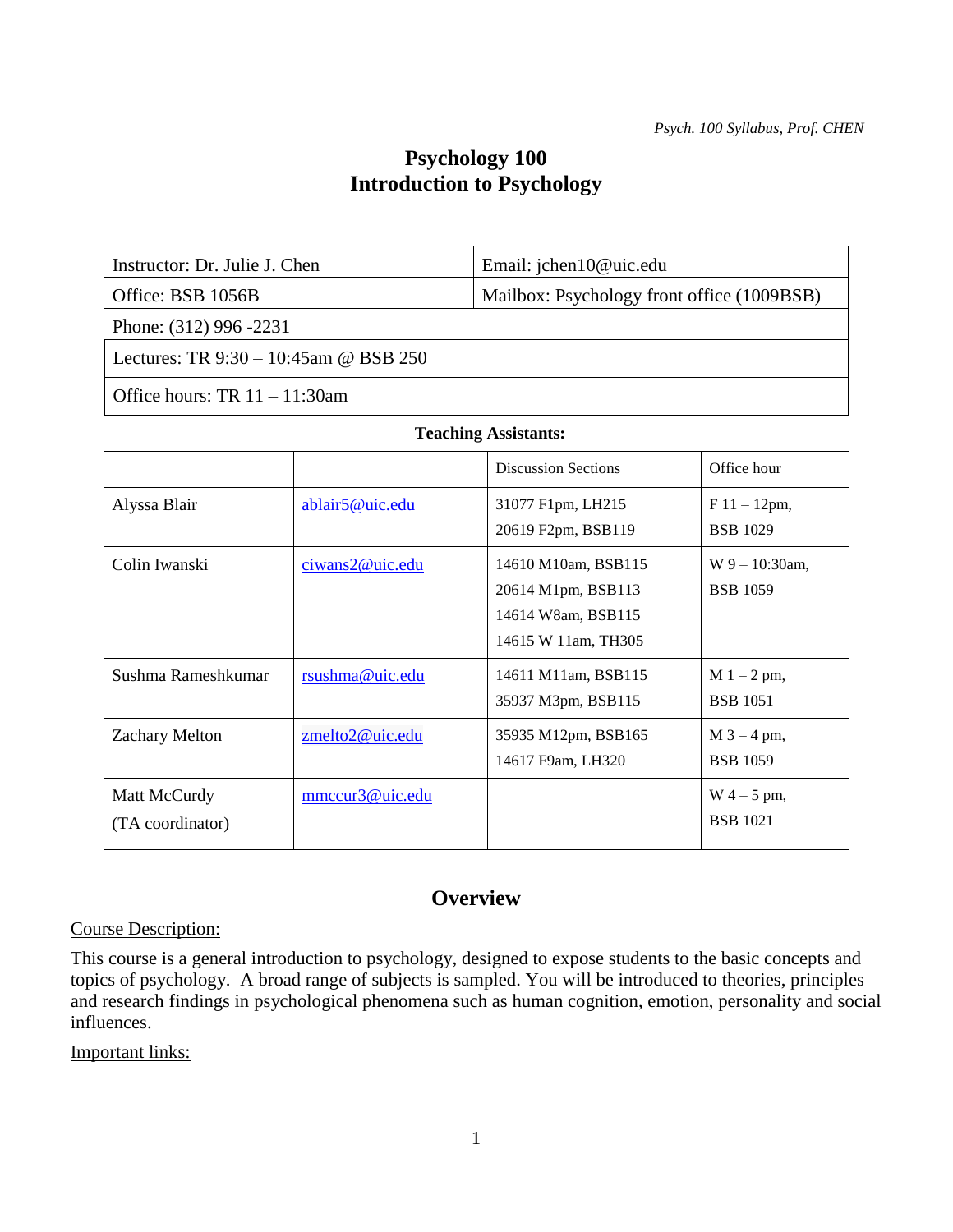Balckboard: uic.blackboard.com

Subject Pool: uic.sona-systems.com

LauchPad:<http://www.macmillanhighered.com/launchpad/cervone1e/2842936>

## Required Text:

Cervone, D., & Caldwell, T. L. Psychology: The Science of Person, Mind and Brain (1st Edition). New York: Worth Publishers. (Launchpad access Required)

*To access the course Launchpad site directly:*  <http://www.macmillanhighered.com/launchpad/cervone1e/2842936> *(You can also access the Launchpad site from Blackboard)*

### Optional book:

Hock, R. R. (2012). Forty Studies that Changed Psychology (7<sup>th</sup> Edition). Upper Saddle River, NJ: Pearson.

Notes about the course texts:

1. You are required to have access to the Launchpad access of the textbook (ebook comes at no additional charge with Launchpad). Paper copy of the text is not required.

(Visit

[http://www.macmillanhighered.com/Catalog/product/psychologythescienceofpersonmindandbrain](http://www.macmillanhighered.com/Catalog/product/psychologythescienceofpersonmindandbrain-firstedition-cervone/studentoptions#tab)[firstedition-cervone/studentoptions#tab](http://www.macmillanhighered.com/Catalog/product/psychologythescienceofpersonmindandbrain-firstedition-cervone/studentoptions#tab) for more information)

### Course Goals:

- 1. To survey the general area of psychology and appreciate the research that defines the science of psychology.
- 2. To better understand the scientific method, in general, and the empirical research methods employed by psychologists.
- 3. To improve your critical thinking and analytical reasoning abilities within the context of psychology.
- 4. To improve your ability to communicate psychological concepts and theories using the conventions of the field.
- 5. Finally, to promote insight into both the people around you and yourself.

# **Course Structure**

### Course elements that require your attendance:

# **1) Lectures:**

On **Tuesdays** and **Thursdays**, I will cover key topics across the curriculum. The schedule of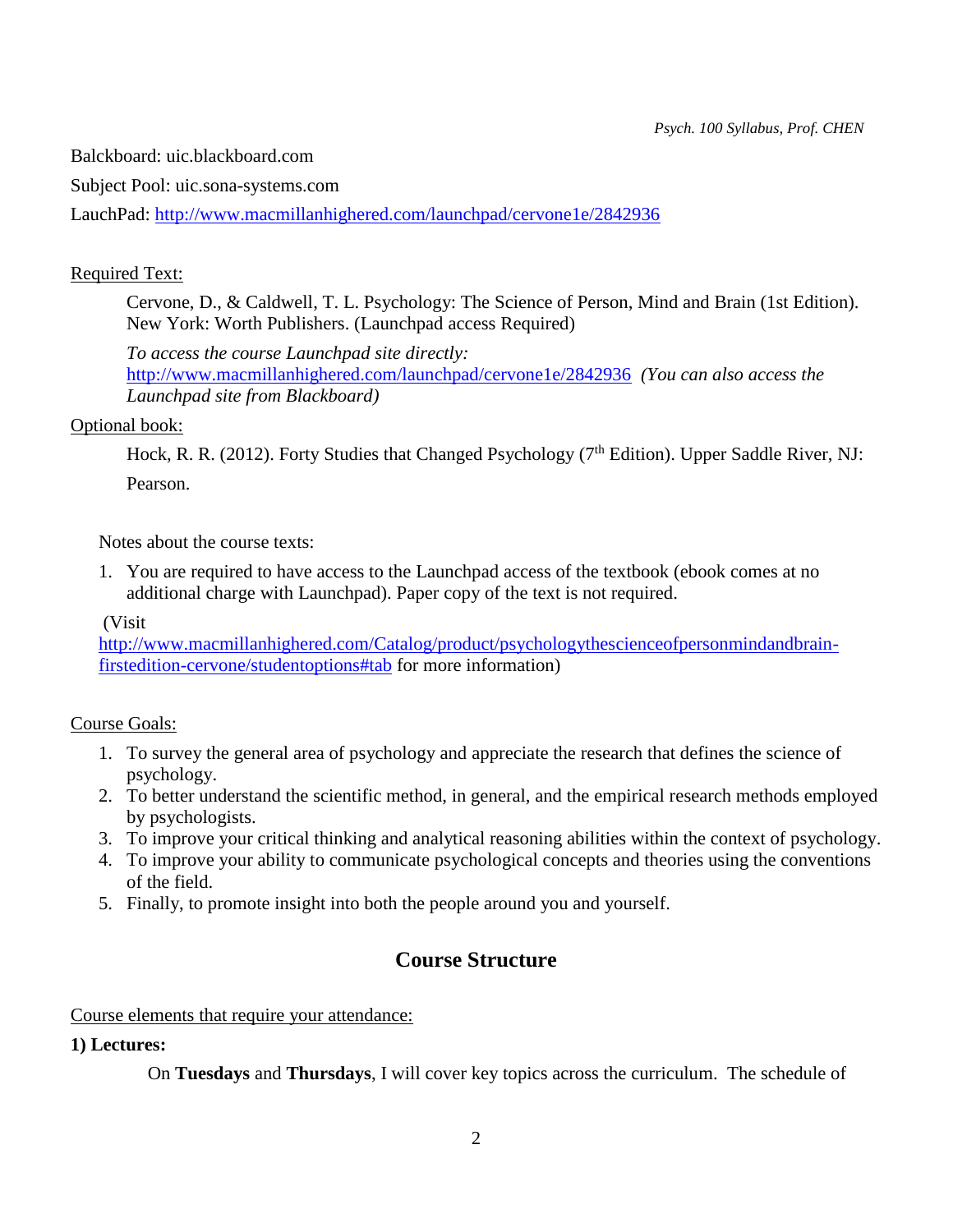topics is described in the semester calendar below and may change as needed. Lecture materials are critical for your success in the exams.

#### **2) Recitation sessions (Discussion):**

All students are required to enroll in and attend a weekly discussion section in addition to the regular lectures. There will be a teaching assistant (TA) assigned to each section to lead the discussion, guide activities, and answer questions. Discussion sections are a forum for you to get some hands-on experience with the knowledge you have learned in lectures. TAs will demonstrate some of the most classic psychology studies and psychological phenomena in a small group atmosphere.

#### **3) PECs:**

As part of this course, you are required to earn EIGHT Psychology Experience Credits (PECs) by one of two methods: (a) participating as a subject in IRB-approved research studies conducted under the supervision of Psychology Department faculty and/or (b) writing summaries of published empirical research using the resources of UIC's Daley Library. You can earn all 8 PECs by any one of these methods, or you may earn some PECs by each method. In addition, if you complete three PEC credits by midterm, you will be eligible to earn a ninth PEC credit with either method. Professor Gary Raney – the subject pool coordinator – will visit our class on the Thursday of Week 1 to explain in great details each of these methods and distribute materials related to them. Please do not miss this class meeting.

#### Grade Breakdown

#### *1) Weekly Homework assignments (2 X 12 = 24 points)*

There will be one Launchpad activity assigned for every chapter (roughly every week). The purpose of the assignments is to give you a preview on the important or interesting issues of a chapter. You are expected to complete this assignment BEFORE I cover the corresponding chapter in class. The assignment could be a short video with reflective questions, or a series of interactive activity, etc.. You will receive *full credit* on a weekly assignment upon *completion* of it by the due date. Assignments are usually due by 11:59pm on the day of my first lecture on a chapter. For example, I will cover Chapter 2 (Research methods) on Jan.19 and 21, therefore Chapter 2 assignment will be due by 11:59pm on Jan.19. No late assignments will be accepted.

#### *2) Review quizzes (5 X 12 = 60 points)*

There will be one Lauchpad quiz assigned AFTER I finish each chapter. The goal of the quizzes is to guide you through the review of the important materials of each chapter. Every quiz has five multiple choices questions. You will receive points on the ones you answer correctly. You will have a broader window to finish the quizzes. Each quiz is due by 11:59pm the day before that chapter is covered on an exam. For example, Exam 1 (Feb.9) covers chapter 2, 14, and 13. The quizzes that correspond to these three chapters will all be due by 11:59pm on Feb.8. With that said, you are by no means encouraged to procrastinate reviewing the chapters till the last minute. The best approach to maximize your learning efficiency is always spacing out your readings. No late quizzes will be accepted.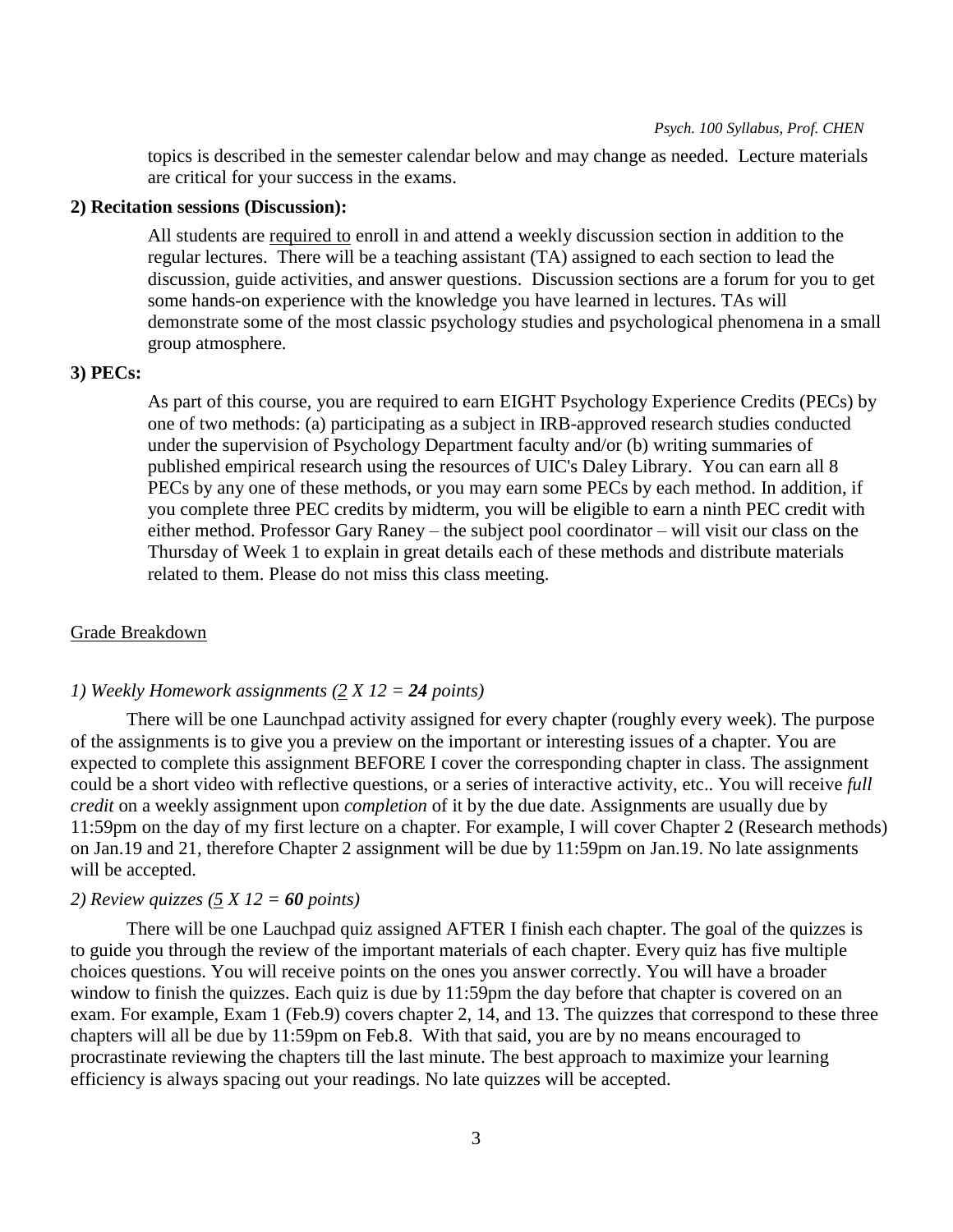**Notes about Launchpad and Blackboard**: Please make sure when you register for Launchpad, it's properly linked with your UIC blackboard account. Otherwise it will significantly delay the accurate calculation of your final grade. Occasionally some of you might experience technical troubles on Launchpad (for instance, Launchpad grade book is not recording your completion of an assignment), if that happens, in addition to contacting McMillan tech promptly, you should get a screenshot of your completion and send it to your TA for manual entry. Launchpad gradebook and Blackboard gradebook are automatically synced every 60 minutes. It is your responsibility to check that your Assignment and Quiz grades are properly recorded.

#### *3) Recitation sessions Attendance (2 X 13 = 26 points)*

Recitation attendance is mandatory. You must sign in and attend the **entire** discussion to earn any points. You are required to attend at least 13 discussion sessions (2 points each time). If you are late or need to leave early for *any* reason, you will need to get your TA's permission in order to get attendance credit. If there are additional discussion sections offered, you will earn bonus credits by attending additional ones.

#### *4) PEC participation (4 X 8 = 32 points - 4 points for each PEC credit, plus 4 possible bonus points)*

As part of this course, you are required to earn EIGHT Psychology Experience Credits (PECs) by one of two methods: (a) participating as a subject in IRB-approved research studies conducted under the supervision of Psychology Department faculty (1 PEC credit, or 4 course points for each hour of study you participate) and/or (b) write review papers on different research topics (see your PEC handout for more information). You can earn all 8 PECs credit hours by any one of these methods, or you may earn some PECs by each method. If you complete three PEC credits by midterm, you will be eligible to earn a ninth PEC credit for bonus points.

### *5) Four Exams (30 X 4 = 120 points)*

The format of the examinations is multiple choices. The first three exams will take place during lecture time, in the regular lecture room. The fourth one will take place during the Final's week, in the regular lecture room. Each exam has 30 questions. None of the exams is cumulative.

### *6) Two Term papers (20 X 2 = 40 points)*

There are two writing assignments each worth 20 points. These are to be summaries and your critical reflections of two articles from the *Forty Studies* book and should be **three** pages long. You should submit your papers electronically on SafeAssign. NO HARDCOPY will be accepted. Your TA will discuss this in more details with you at the first discussion session.

Term paper due dates:

Feb. 7 (Sunday) by 11:59pm

Mar.13 (Sunday) by 11:59pm

Thus the total possible points is:

 $24 + 60 + 26 + 32 + 120 + 40 = 302$  points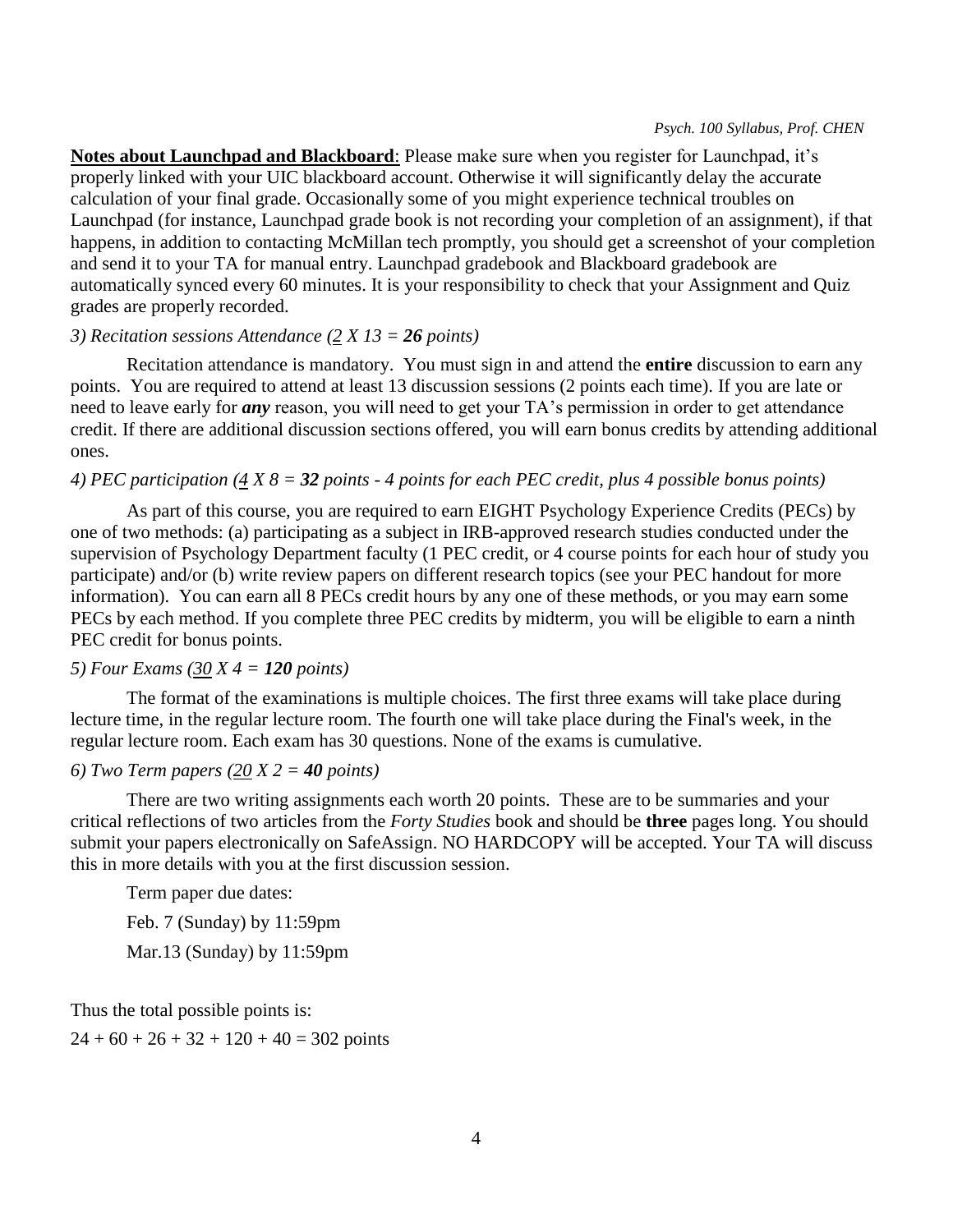### Grade scale

| $\mathbf{A}$ | $270 - 300$ | $210 - 239$ | $F$ 179 and below |
|--------------|-------------|-------------|-------------------|
| - B          | $240 - 269$ | $180 - 209$ |                   |

# **Course Policies**

# Makeup exam policy

Alternative or make-up exam can be scheduled when you have a DOCUMENTED situation. These documents include, but not limited to: doctor's note, coach's note, police report, letter from your department advisor/emergency dean. No makeup exam can be offered once I have gone over the exam in class (typically a week from the exam day)

# Late Paper Policy

Writing a paper takes time. Please start early and seek help from your TA in advance. I do accept late papers. They receive a **2-point deduction** per day.

# Email Policy

Please always include "Psychology 100" in your email subject to avoid delay in my response.

# Office hour and Appointments

During my office hours, you are welcome to walk in (BSB 1056B) without an appointment. If you need to meet me outside of the scheduled office hours, please make an appointment with me in advance.

# Religious Holidays:

Religious holidays are respected. If you need accommodations for religious reasons please contact me **in advance**. Arrangements can be made on individual basis.

# Student Athletes:

Student athletes are required to provide the list of days that they will miss throughout the semester. Other accommodations such as exams on the road or paper extension may be arranged with the assistance of the Athletic Office.

# Special Accommodations

Students with disabilities must inform the instructor of the need for accommodations. Those who require accommodations for access and participation in this course must be registered with the Disability Resource Center. Please contact ODS at 312/413-2183 (voice) or 312/413-0123 (TTY), or [http://www.uic.edu/depts/oar/campus\\_policies/ disability\\_notification.html](http://www.uic.edu/depts/oar/campus_policies/%20disability_notification.html)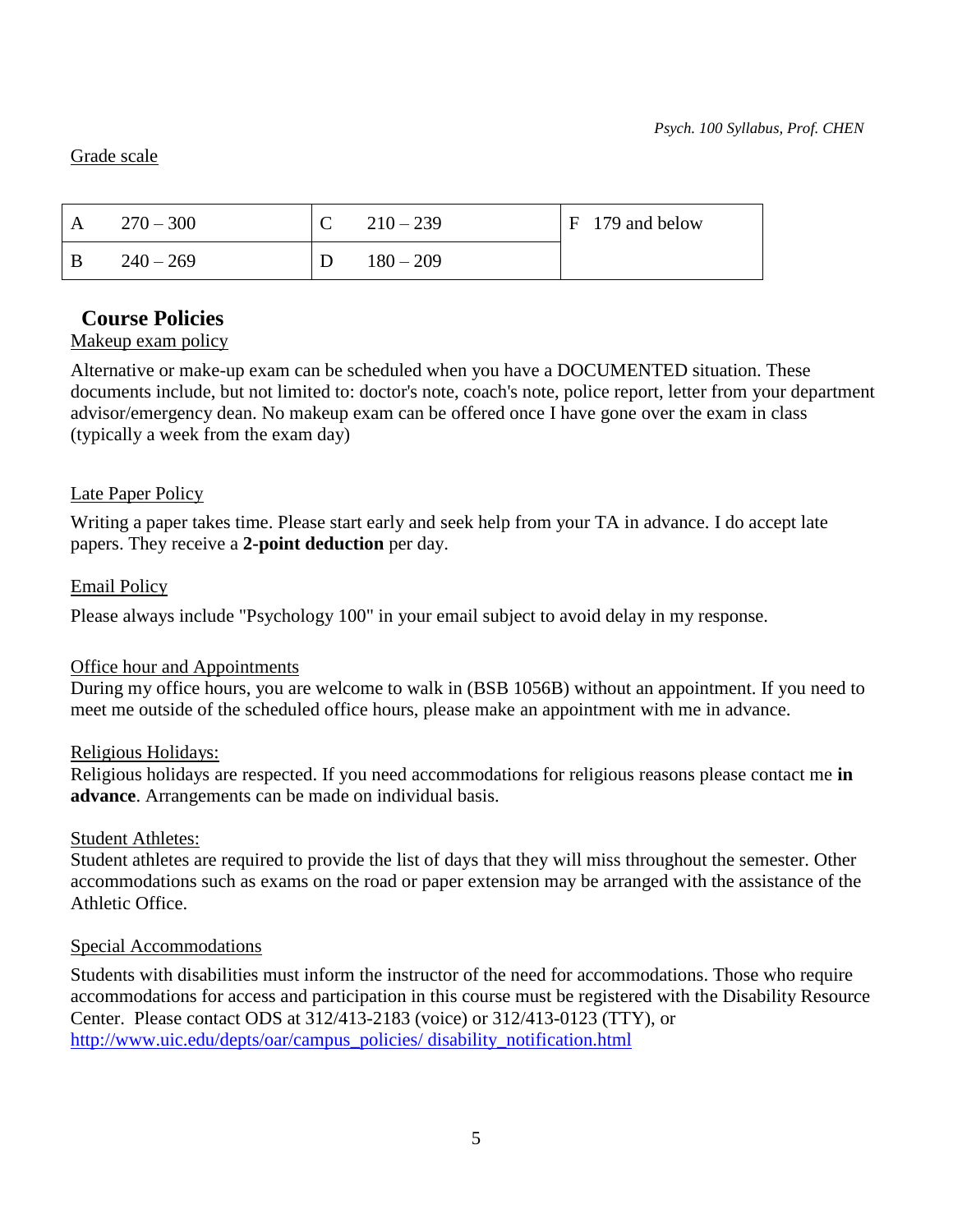#### Blackboard Policy

In this course, we will use Blackboard for the distribution of course materials, keeping track of grades, and electronic communication. As you likely know, Blackboard includes a feature that allows students and faculty to communicate via email. If you choose to use this feature, please keep in mind that you may ONLY use it for purposes relating directly to this course. Please DO NOT use it for solicitations or advertisements of any products, services, or events not directly related to course content. If you do, you may be removed from the privilege of using blackboard.

### Academic Integrity

Cheating is simply not tolerated. Any form of cheating (such as cheating on your exam or in-class exercise, plagiarism on your term paper) will result in the failure of that assignment or the entire course.

### The Writing Center

The Writing Center is located in 105 Grant Hall. Their phone number is 312-413-2206. The Writing Center staff are happy to assist all students who are interested in improving their writing skills, not just those who struggle with grammar. Please note that the writing center operates by individual appointments only, which tend to become scarce toward busy times of the semester, so please plan accordingly. <http://www.uic.edu/depts/engl/writing>

### Counseling services:

UIC and the Department of Psychology provide a variety of services for students who experience mental or psychological difficulties, if such need occurs, please refer to the following:

- Counseling center:<http://www.uic.edu/depts/counseling/>
- Office of Applied Psychological Services:<http://portal.psch.uic.edu/Clinical/centers.aspx>
- In-touch Crisis Hotline: http://www.uic.edu/depts/counseling/hotline.shtml
- Campus Advocacy Network:<http://www.uic.edu/depts/owa/advocacy.html>

# **Course Schedule**

Note 1: This is a tentative schedule for the lecture materials and may be adjusted as necessary. **Note 2: All the quiz due dates are the midnight BEFORE an exam. For example, quizzes 1, 2, 3 (corresponding to chapter 2, 14, 13) will be due by 11:59pm on Feb.8.** 

|        | Dates   | Topic                     | Chapters | Assignment |
|--------|---------|---------------------------|----------|------------|
| WEEK 1 | Jan. 12 | Course introduction       |          |            |
|        | Jan. 14 | Introducing<br>Psychology |          |            |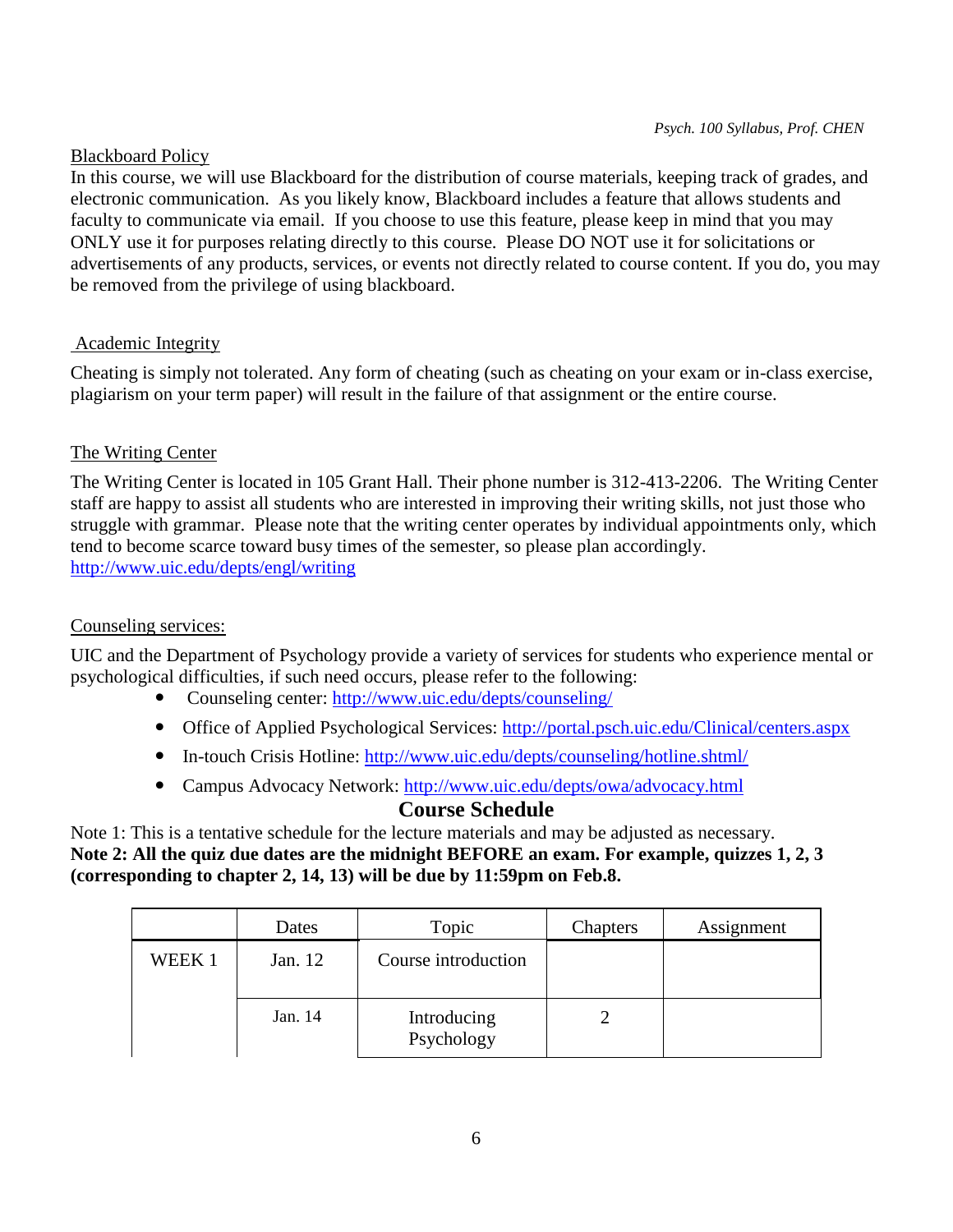*Psych. 100 Syllabus, Prof. CHEN*

| WEEK <sub>2</sub> | Jan. 19 | Research methods                       | $\overline{2}$ | HW1 due                                     |
|-------------------|---------|----------------------------------------|----------------|---------------------------------------------|
|                   | Jan. 21 | Research methods;<br>Social Psychology | 2; 12          |                                             |
| WEEK 3            | Jan. 26 | Social Psychology                      | 12             | HW2 due                                     |
|                   | Jan. 28 | Social Psychology                      | 12             |                                             |
| WEEK 4            | Feb. 2  | Personality                            | 13             | HW3 due                                     |
|                   | Feb. 4  | Personality                            | 13             | Paper 1 due on<br>Feb. 7, 11:59pm           |
| WEEK 5            | Feb. 9  | Exam 1                                 |                | Quizzes 1-3 due<br>on Feb.8                 |
|                   | Feb. 11 | Human development                      | 14             | HW4 due                                     |
| WEEK 6            | Feb. 16 | Human development                      | 14             |                                             |
|                   | Feb. 18 | Disorders                              | 15             | HW5 due                                     |
| WEEK <sub>7</sub> | Feb. 23 | Disorders                              | 16             |                                             |
|                   | Feb. 25 | Treatment                              | 15/16          |                                             |
| WEEK 8            | Mar. 1  | Memory                                 | 6              | HW6 due                                     |
|                   | Mar. 3  | Memory                                 | 6              | Deadline for<br>bonus PEC credit,<br>Mar. 4 |
| WEEK 9            | Mar. 8  | Exam 2                                 |                | Quizzes 4-6 due<br>on Mar.7                 |
|                   | Mar. 10 | Learning                               | 7              | HW7 due;                                    |
| WEEK 10           | Mar. 15 | Learning                               | 7              | Paper 2 due on<br>Mar.13, 11:59pm           |
|                   | Mar. 17 | Thinking and language                  | 8              | HW8 due                                     |
| WEEK 11           | Mar. 22 | <b>Spring Break,</b>                   |                |                                             |